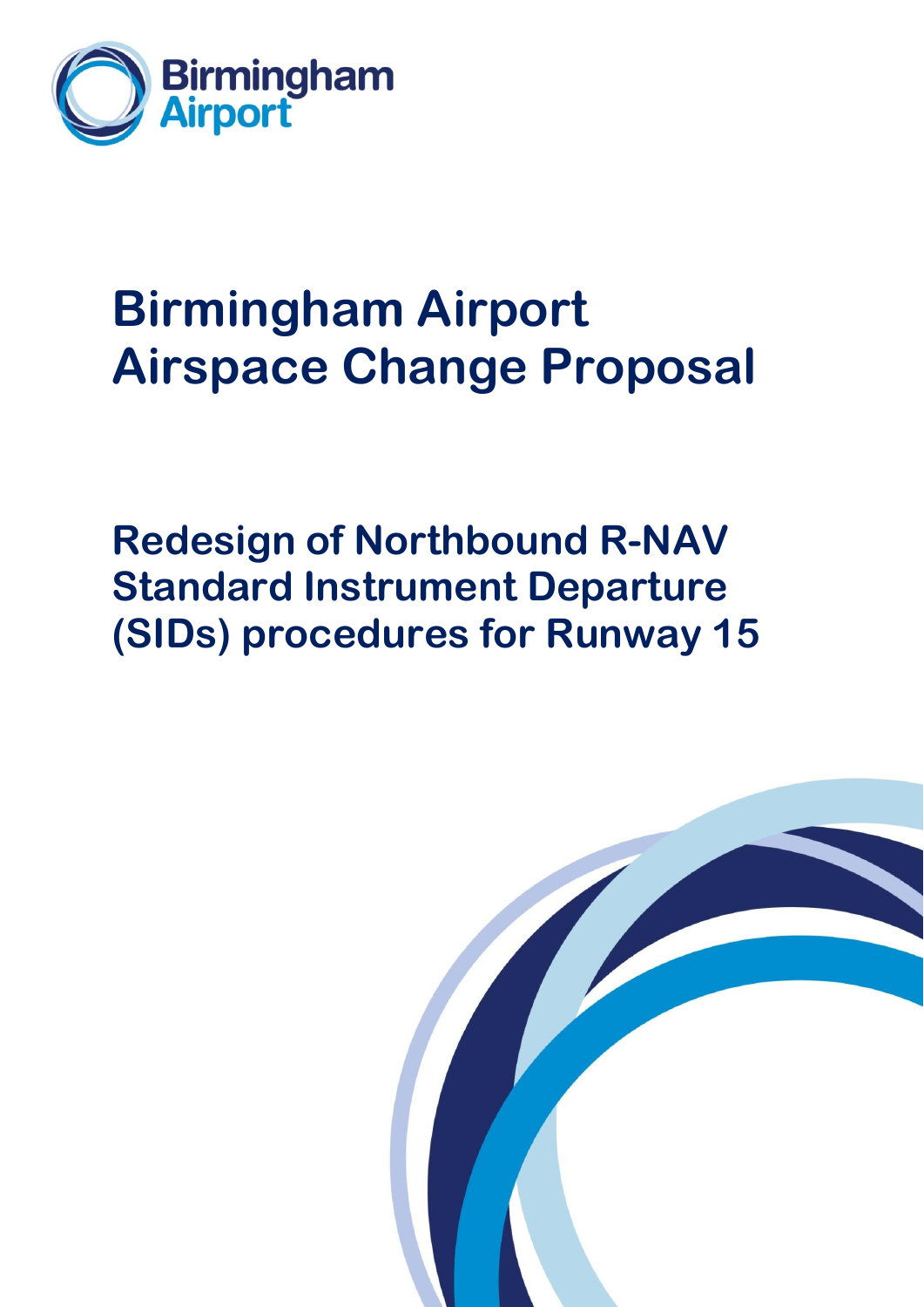# **Contents**

| 1. | <b>Introduction</b>                           | 3              |
|----|-----------------------------------------------|----------------|
| 2. | <b>Background</b>                             | 3              |
| 3. | <b>Interim Solution</b>                       | 5              |
| 4. | <b>Overview of the Re-designed SIDs</b>       | 5              |
|    | 4.1. Design Objectives                        | 5              |
|    | 4.2. Safety Management                        | 6              |
|    | 4.3. SID Development and Simulator Assessment | $\overline{7}$ |
| 5. | <b>Stakeholder Engagement</b>                 | 8              |
|    | 5.1. The Community                            | 8              |
|    | 5.2. Airline Engagement                       | 8              |
|    | 5.3. The Civil Aviation Authority             | 9              |
| 6. | <b>Conclusion</b>                             | 9              |

# **List of Appendices**

| <b>Appendix A</b> | Dispersion on current northbound turn        |
|-------------------|----------------------------------------------|
| <b>Appendix B</b> | Track flown by Q400 and B752 aircraft        |
| <b>Appendix C</b> | <b>Track flown by B787 aircraft</b>          |
| <b>Appendix D</b> | Q400 aircraft using the TNT 6E SID           |
| <b>Appendix E</b> | <b>Original HARP form</b>                    |
| <b>Appendix F</b> | <b>Updated HARP form</b>                     |
| <b>Appendix G</b> | Simulator tracks of Q400                     |
| <b>Appendix H</b> | <b>Simulator tracks of Boeing B737-800</b>   |
| <b>Appendix I</b> | <b>Minutes of Stakeholder Forum Meetings</b> |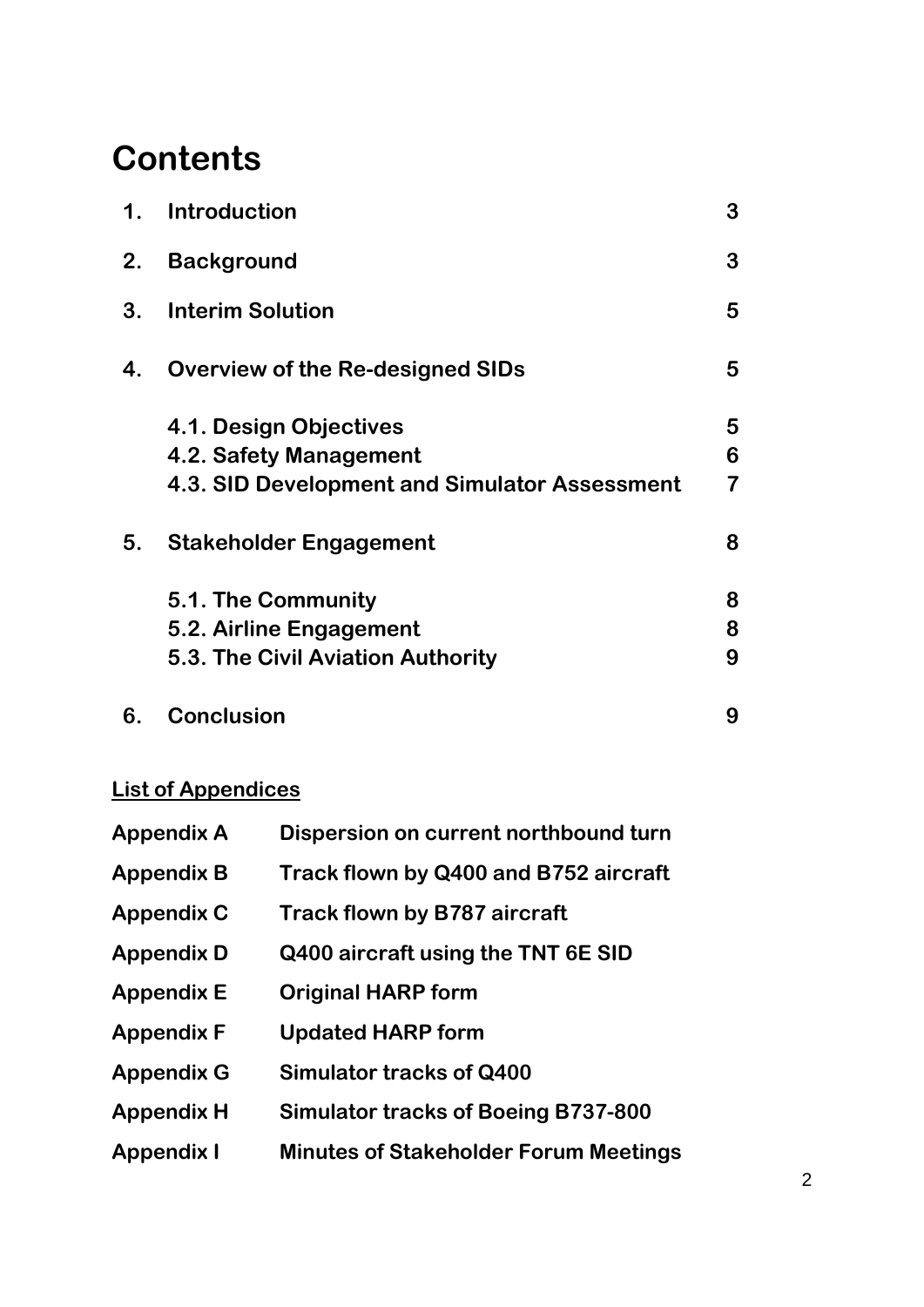### **1. Introduction**

In 2013 Birmingham Airport Limited (BAL) formally submitted its Airspace Change Proposal (ACP) for the implementation of new Standard Instrument Departure (SIDs) procedures for aircraft departing from Runway 15. In total six new SIDs were submitted, four of these deliver aircraft to 'southbound' destinations and are known as the '2Y' SIDs. The remaining two SIDs deliver aircraft to northbound destinations, these SIDs are known as the '1L' SIDs.

In April 2016 the Civil Aviation Authority (CAA) published its decision with a document entitled CAP1398 Birmingham International Airport standard instrument departures from Runway 15: CAA decision. In its decision, the CAA approved the southbound (2Y) SIDs. However, owing to significant dispersion of aircraft around the turn for the northbound TNT 1L and WHI 1L SIDs, the CAA required BAL to re-design the SIDs in order to improve concentration.

The CAA document is quoted as follows:

"BAL is to re-design the originally submitted northbound SIDs from runway 15 (Option 4) to resolve the track keeping performance such that traffic tracks closer to the nominal track and away from the north side of Balsall Common (as originally proposed and consulted upon).

Once the designs have been completed the CAA will assess whether the re designs require a new consultation. The CAA will then consider whether to approve that element of this airspace change proposal that relates to the northbound SIDs".

It should be noted that the dispersion around the northbound turn was acknowledged by BAL and a commitment was pledged with local stakeholders to improve concentration on this turn.

This report details the actions taken by BAL to address the above requirements and is the formal submission of a new SID to replace the TNT 1L and WHI 1L SIDs.

# **2. Background**

Following the implementation of the '1L' SIDs in May 2014 (in a trial status) it was quickly identified that there was greater dispersion around the nominal SID centreline than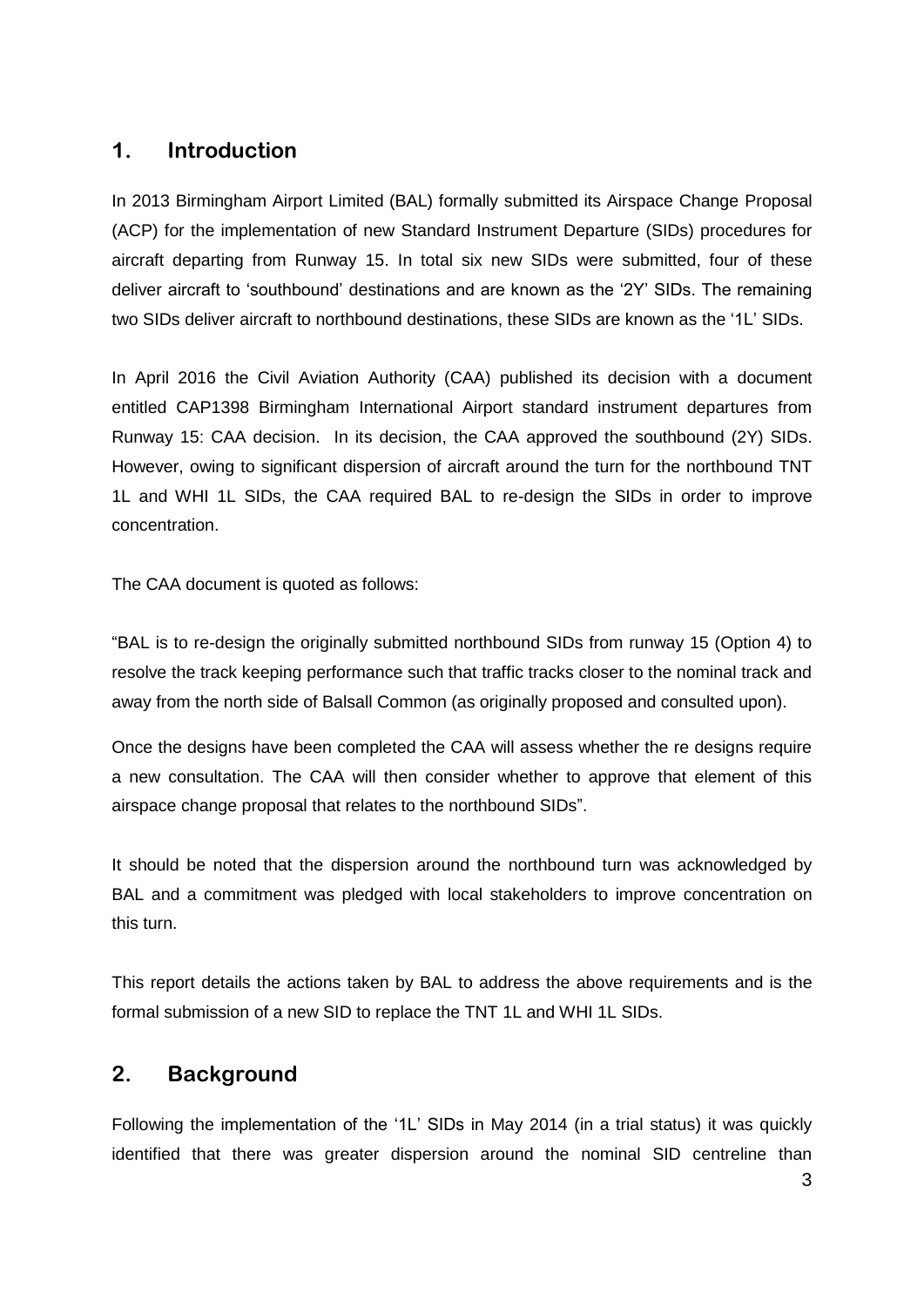anticipated. This can be seen in the track plots from BALs Noise and Track-keeping (NTK) system in Appendix A.

As an immediate action BAL worked with Air Traffic Control (ATC) in order to understand whether ATC vectoring could be contributing to the dispersion observed. This was of interest as aircraft departing from runway 15 on a northbound heading are vectored through a 'gate' in the vicinity of Lichfield in order to maintain separation with East Midlands Airport. This investigation involved a short trial whereby aircraft were not vectored through the gate. The trial was found to have no impact on the level of dispersion which begins before vectoring takes place.

Further to this BAL also undertook detailed analysis in order to understand the make up of the dispersion and to identify if any trends could be observed. This analysis identified that Q400 turbo-prop and Boeing 757-200 (B752) aircraft were turning wider than anticipated. As a consequence, these aircraft were either flying closer to, or directly overflying the communities of Barston and Balsall Common. The Q400 makes up approximately 49% of departures heading north from runway 15 whilst the B752 aircraft makes up 3%. This dispersion can be seen in Appendix B. It should be noted that at the time of implementation there were considerably more B572 aircraft operating on the '1L' SIDs, however many of these Airlines are no longer operating at Birmingham Airport.

Flybe provided considerable time and resource to BAL in order to further understand the issue, which included their support for an interim solution (see section 3). Flybe's investigation found that the likely reasoning for the Q400 undertaking a wider radius in the turn was due to the interpretation of the SID coding by the FMS along with the performance characteristics of the turbo-prop. In addition to this Flybe provided significant input and resource when making the technical amendments to the design (see section 4).

It was also identified that the Boeing 787 (B787) aircraft has a wide dispersion of tracks flown on departure. As a result, it will on occasions fly closer to the communities of both Hampton-in-Arden, Barston and Balsall Common than intended. Tracks flown by this aircraft type can be seen in Appendix C and make up 1% of departures on this route. Whilst this is a relatively modest percentage BAL understands that this larger aircraft type is of particular annoyance to the community of Hampton-in-Arden.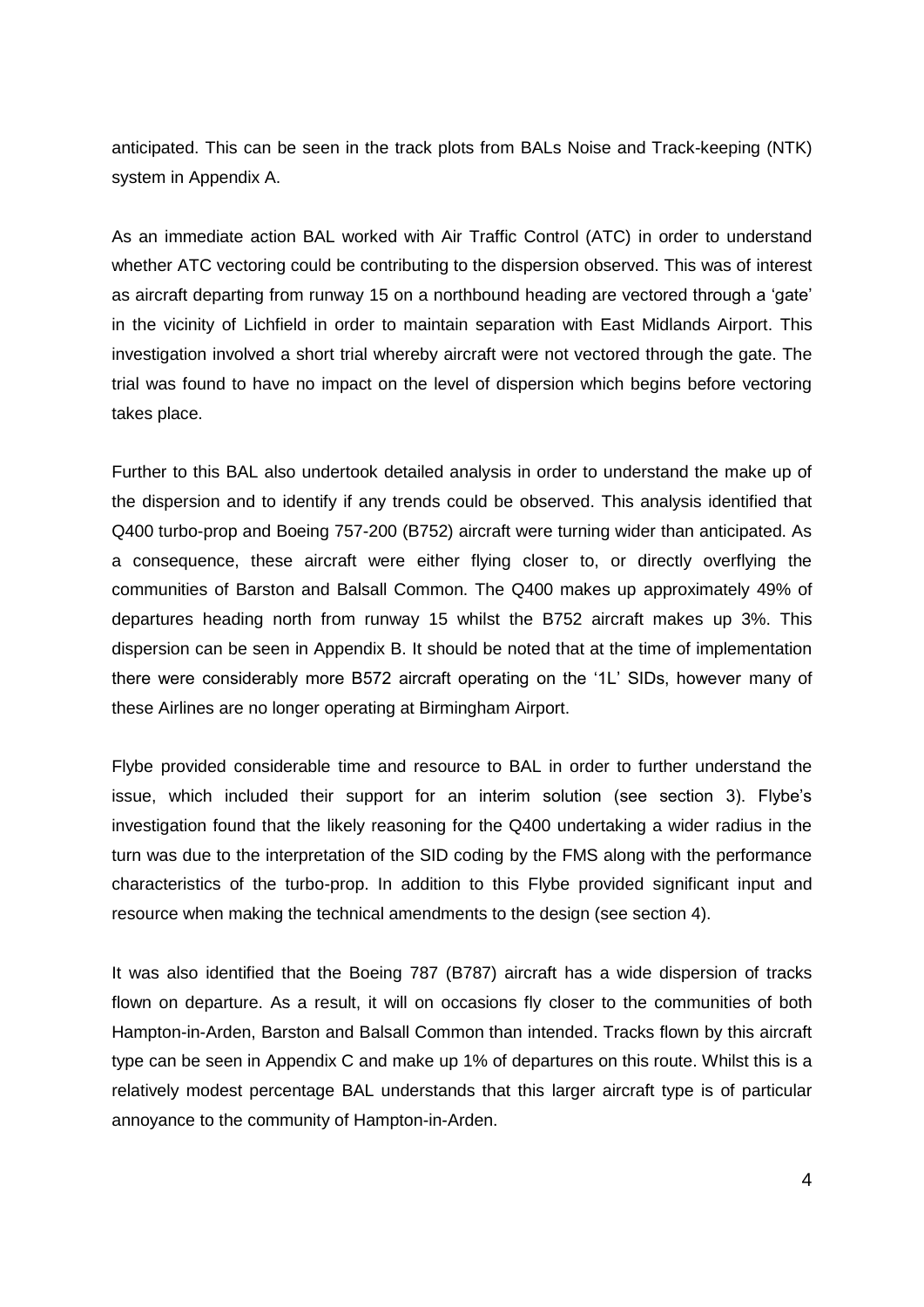Following discussion with the predominant operator of this aircraft type it was identified that the coding of the '1L' SIDs in the aircrafts Flight Management System (FMS), coupled with the performance characteristics of the aircraft was the cause of the dispersion observed.

BAL appointed NATS Procedure Design Group (PDG) as its procedure designers in June 2016 to re-design the northbound SIDs with the primary aim to improve concentration on the nominal SID centreline by all aircraft types. This is discussed in detail in Section 4.

# **3. Interim Solution**

At the time of implementation of the RNAV-1 SIDs BAL also took the decision to implement a new conventional SID (predicated upon ground-based radio beacons) in order to service the modest number of Non-RNAV equipped aircraft operating at the time. As such the TNT 6E SID was implemented, which followed the same track as the RNAV-1 equivalent. Following consultation with Flybe, the major operator of the Q400 aircraft at Birmingham Airport it was agreed that a trial would take place for aircraft that otherwise use a TNT 1L RNAV-1 SID to instead file the TNT 6E Conventional SID.

This trial identified that whilst there was still some dispersion around the nominal SID centreline it successfully moved aircraft to the north of Balsall Common and to the east of Barston, reducing the overflight of these communities. It was therefore agreed that Flybe's, Q400 aircraft departing from runway 15 that normally use the TNT1L SID would instead file the TNT6E SID. This continues to be the case today and tracks flown by Q400 aircraft on the TNT 6E SID can be seen in Appendix D.

It should be noted that BAL undertook extensive engagement with other operators using B752 and B787 aircraft in order to encourage uptake of the TNT6E SID. However, most of these operators use the WHI1L SID and therefore the TNT6E SID would not fit within their flight planning and would also come at a significant fuel burn penalty.

# **4. Overview of the re-designed SIDs**

#### **4.1 Design objectives**

BAL appointed NATS Procedure Design Group (PDG) in June 2016 to re-design the northbound SIDs with the primary aim to improve concentration on the nominal SID centreline for all aircraft types.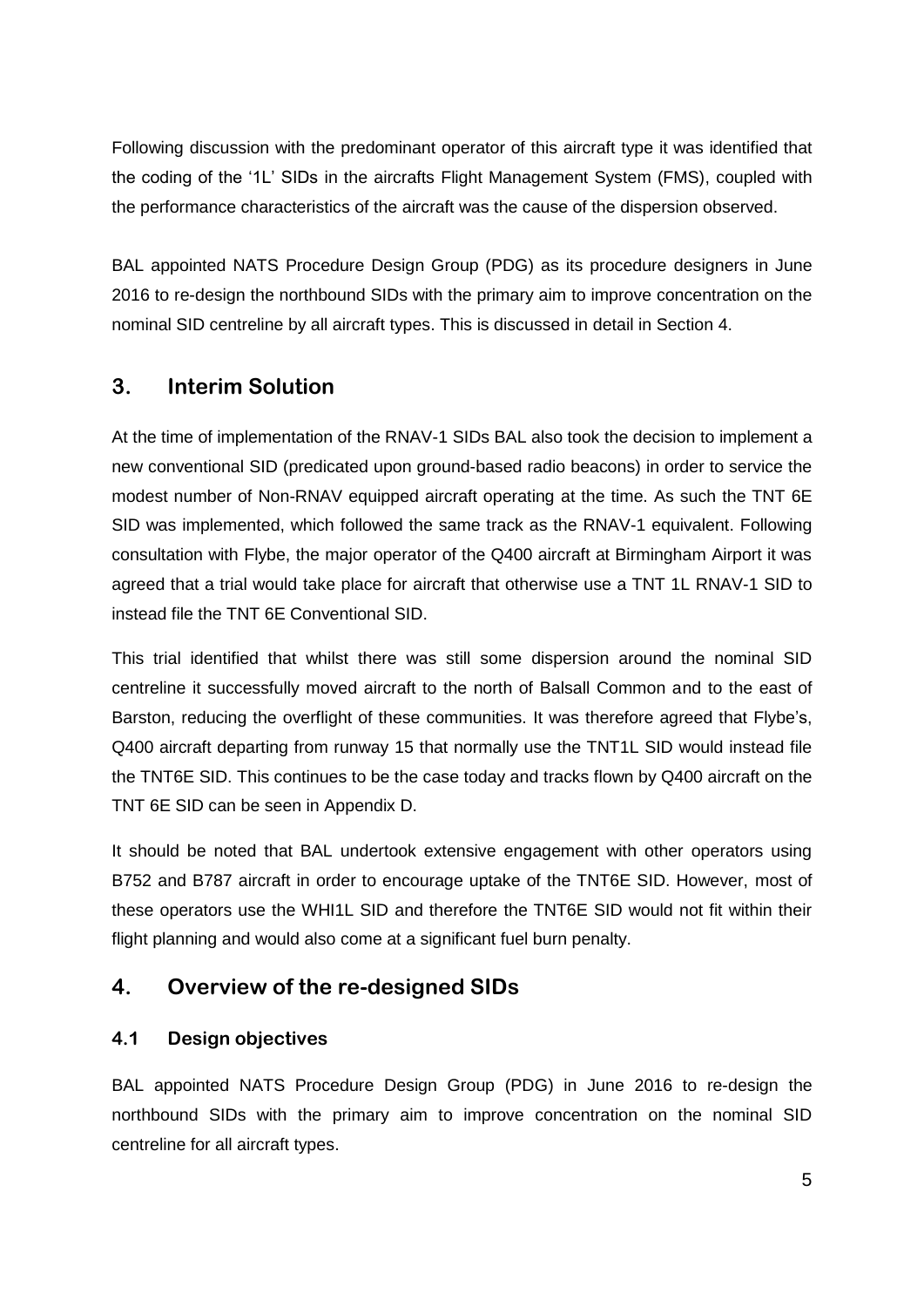In developing the new SID procedures, the designers have complied with four key objectives specified by BAL, namely:

- Design procedures which are safe, flyable by all aircraft and in line with International Civil Aviation Organisation (ICAO) and CAA standards for flight procedure design when using RNAV-1 criteria
- Design procedures which match as closely as possible the northbound SIDs as submitted within the original ACP
- Meet the requirements of the Prestwick Lower Airspace Systemisation (PLAS), now known as Future Airspace Strategy Implementation (FASI) North, which has two specific requirements:
	- o Develop one SID to take all traffic north (Whitegate not being replicable due to it being removed as part of the FASI North project)
	- o Align to a new reporting point to the north of Lichfield named LUVUM (referred to as BIMBA in the consultation documentation). Due to the location of LUVUM the retention of the Whitegate SID would not be feasible.

It has already been established that the existing Whitegate procedure could not be retained due to changes to the upper airspace that are being proposed through the FASI(N) project, led by NERL. BAL, however, maintained its commitment to replicate as closely as possible the track flown by aircraft using the existing Trent procedure which close in to the Airport follows the same track as the Whitegate SID. The output of the design shows that this can be achieved.

#### **4.2 Safety Management**

Safety Management is an intrinsic element of any change to the airspace arrangements or IFPs. BAL has an obligation to provide IFPs which are safe and flyable. The Air Navigation Service Provider (ANSP) – BAATL – operates a Safety Management System (SMS) which meets the requirements specified by the CAA in CAP670 – "ATS Safety Requirements".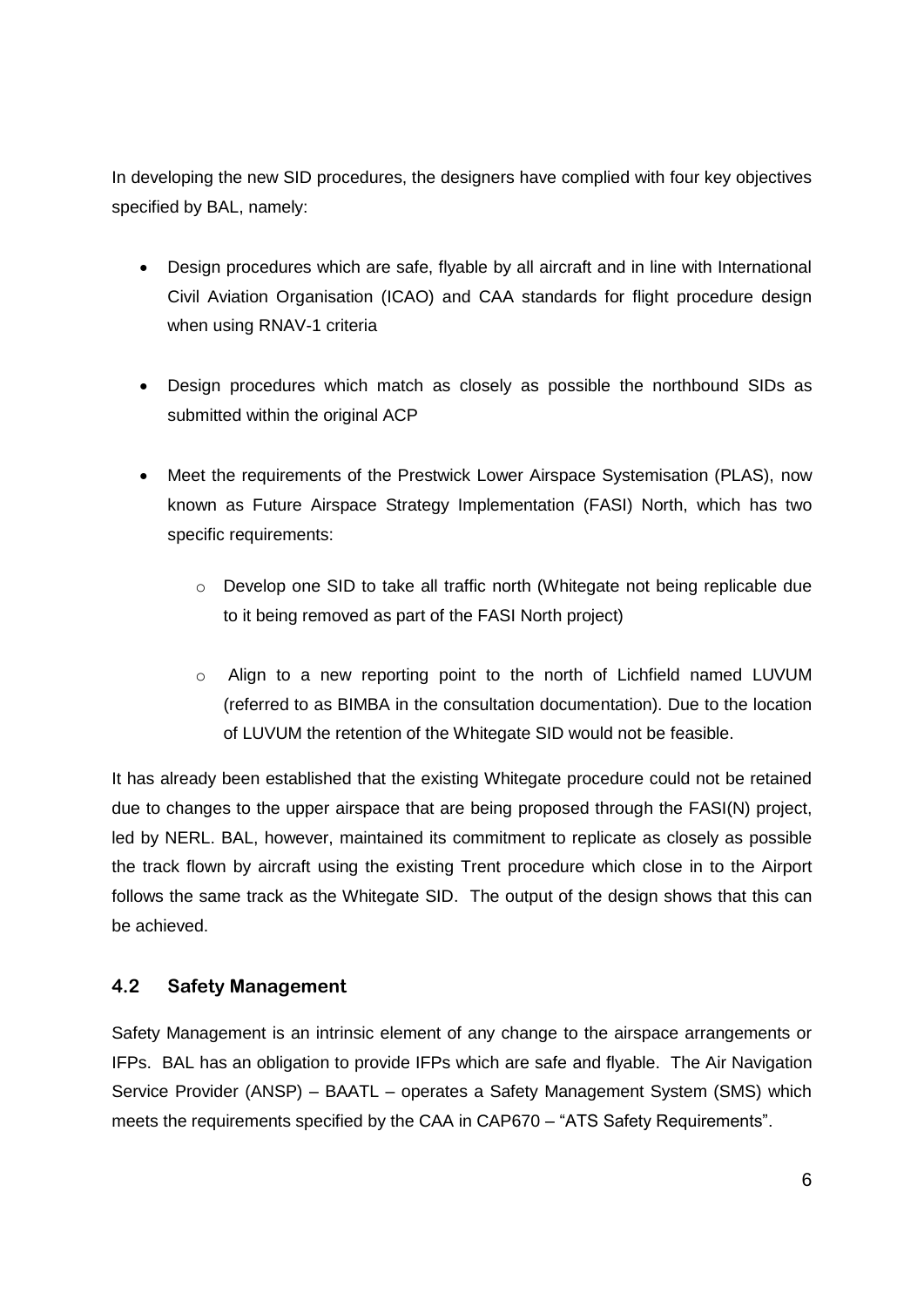In developing this ACP, sound safety management principles have been applied throughout, including in the consideration of options. The proposal has been subject to a Hazard Identification (HAZID) referred to as a HARP Form.

The initial HARP identified an issue with the LUVUM 1L SID which ended at FL080. These issues are detailed in the HARP form which can be found in Appendix E. As a result BAL asked the procedure designers to amend the LUVUM 1L SID to end at an altitude of 6,000ft common with all other SIDs. This was reassessed in a second HARP form which can be found at Appendix F and the issues were resolved.

A specific Safety Case has been developed by NATS for the proposed RNAV (GNSS) SID procedures in accordance with the CAA requirements for the introduction of RNAV procedures. This is submitted as a separate document directly to the CAA Airspace Regulation Team by NATS PDG.

Safety benefits will accrue to airspace users as a result of this ACP as it will enable the use of correctly designed RNAV SID procedures coded directly into navigation databases instead of "RNAV overlays" which consist of complex, non-compliant, conventional navigation procedures. In addition to this it will remove the requirement for aircraft to be put through the 'gate' which will reduce ATC workload.

#### **4.3 SID Development and Simulator Flight Validation**

BAL carried out a Full Simulator Assessment on 5<sup>th</sup> June 2017 of the proposed LUVUM 1L SID at Farnborough using a Q400 simulator. Whilst the SID used for the validation exercise ended at Flight Level 080 it was found that the Q400 flew the procedure without any issues in all meteorological conditions simulated. Since this assessment the SID attainment level has been reduced to an altitude of 6,000 feet. This is not anticipated to cause any issues for the Q400 aircraft. Tracks flown by the Q400 can be seen in Appendix G.

BAL carried out a further simulator assessment of the  $12<sup>th</sup>$  June 2017 using a B737-800 simulator at the Jet2.com Training Centre in Bradford. This simulation identified that the aircraft flew the SID without issue apart from when the wind conditions were at the strongest and the aircraft was at the heaviest take-off weight. In this scenario there was an FMS disconnect between waypoints BBE22 and BBE23. BAL therefore instructed its appointed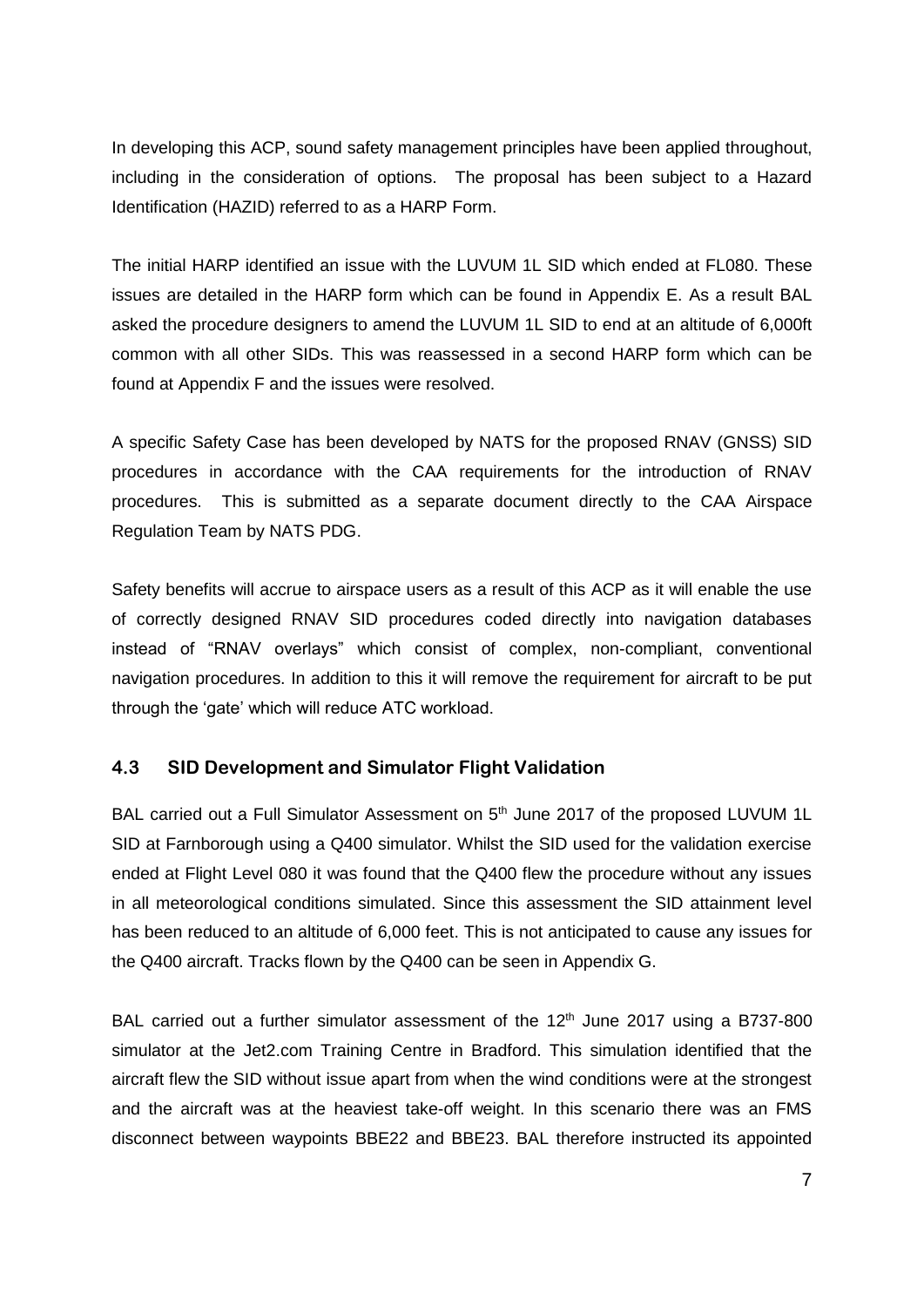procedure designers to make amendments to the SID in order to prevent the occurrence of FMS disconnects.

To prevent the occurrence of FMS disconnects the speed restriction at the first waypoint (BBE22) was reduced from 220 KIAS to 200 KIAS. Following this amendment BAL carried out a further Simulator Validation of its proposed SIDs on 6th March 2018, at the Jet2.com training facility in Bradford. This validation confirmed that the aircraft performed without issue on the SID, at all aircraft weights and meteorological conditions that were simulated. Tracks flown by the B737-800 during the validation can be seen in Appendix H.

# **5. Stakeholder Engagement**

#### **5.1 The Community**

Following the submission of the original ACP BAL established a Community Stakeholder Forum where those communities most affected by the ACP were invited to attend engagement briefings at the Airport.

A total of 10 meetings were held and the group were kept informed of the design and validation process at specific meetings. Minutes of the meetings can be found in Appendix I. In addition, BAL kept the Airport Consultative Committee (ACC) informed of each stage of the process.

The Airspace Community Stakeholder Group and the ACC are both fully supportive of the re-designed SID.

#### **5.2 Airlines**

BAL has met regularly throughout the trial period with airlines operating at Birmingham Airport to inform them of the revised SID and the trial arrangements as well as seeking their views on the operational impacts of the SID.

The main consultation vehicles were the Airport's Flight Safety Committee and Operation Pathfinder Forum. The Airport's Flight Safety Committee, which, as the name implies is concerned with promoting the highest standards of flight safety at Birmingham Airport. Operation Pathfinder is a regular airline / airport forum intended to promote good track keeping performance.